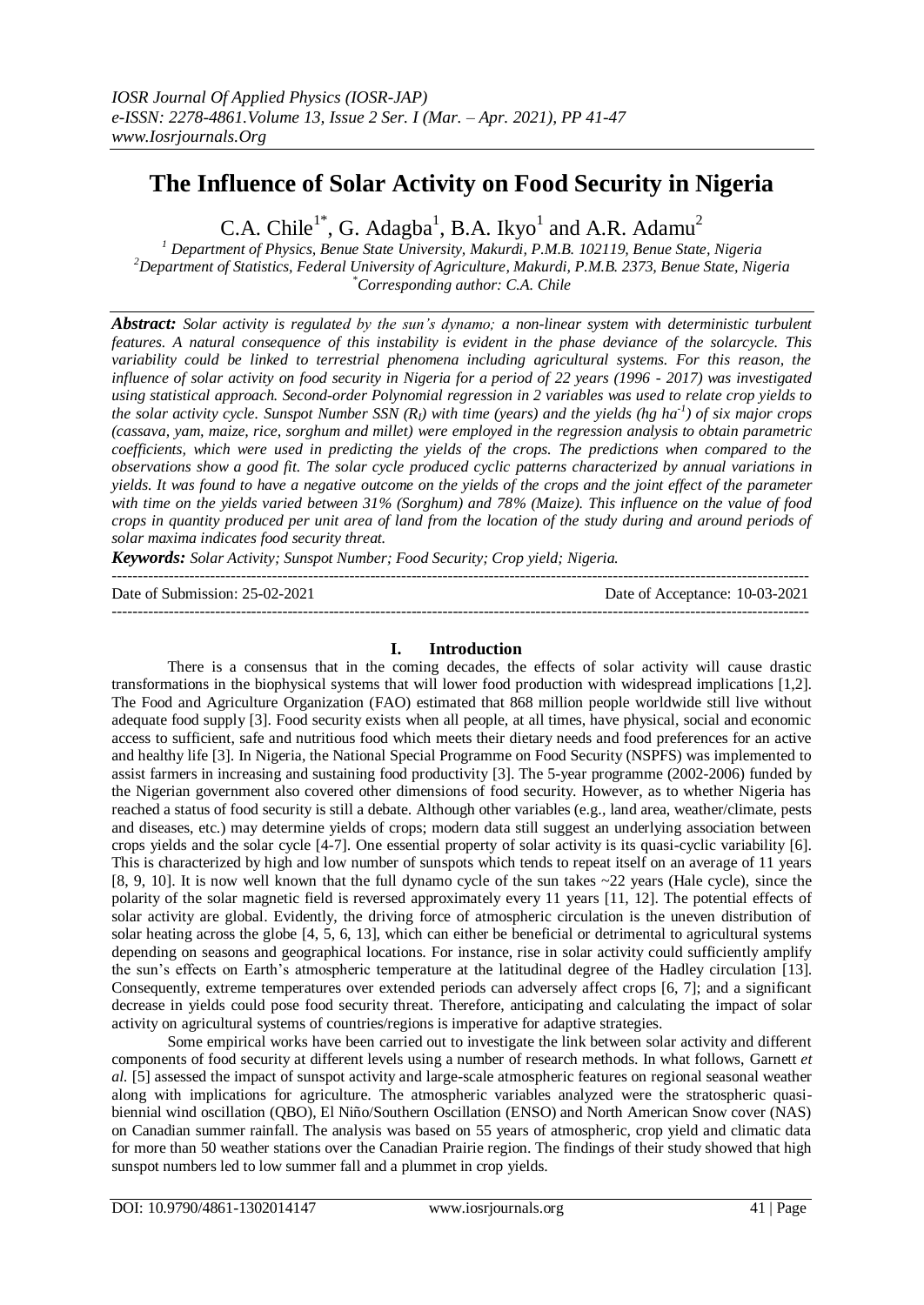Pustil'nik and Din [6] also presented the results of the study of a possible relationship between space weather and agricultural markets. They described 4 possible scenarios of the market response to the modulations of local terrestrial weather through solar activity along with the behavior of 22 European markets during the Maunder Minimum (1650-1715). Their analysis of the statistics of depopulation in the 18th and 19th century Iceland, induced by the famine due to a sharp livestock reduction and lack of foodstuff owning to the local weather anomalies found a high statistical significance of temporal matching of these events with the periods of extreme solar activity.

In a recent study, Chile *et al.* [7] modeled a second-order multiple polynomial regression with historical coefficients for solar activity index and crop yield data (1995-2017), using Time, Sunspot Number, and Area cultivated as input variables to predict the yields of major tuber crops (yam and cassava) in Benue State, Nigeria. The performance evaluation for the model using Willmott's *d*-value gave 0.92 for yam and 0.87 for cassava on a scale of 0.0 (a poor model) - 1.0 (a perfect model). The model revealed unusual yields in connection with the solar activity cycle at periods of solar maxima (decrease) and solar minima (increase).

## **Basic Concept**

Solar activity brings the much needed energy for the metabolic processes (photosynthesis) of crops, since the heat and light  $[\lambda = 0.43 \text{ µm}$  (blue) and 0.66 µm (green)] required by all growing crops is supplied by the sun [6, 7]. Crops intercept direct and diffuse components of sunshine; directly through solar radiation and indirectly through its effects on air temperatures [14]. However, during high solar activity as ambient temperatures increase, crops close their stoma to maximize water efficiency [14]. Consequently, this cuts off CO<sup>2</sup> supply, resulting in low levels of C-based molecules such as carbohydrates. Hence, a significant drop in yields can be detected during periods of solar maxima.

# **II. Materials and Methods**

### **Study Location**

Nigeria is a West African country sited in the Gulf of Guinea at Latitude 9°04'55.2'' N and Longitude  $8^{\circ}40'31.0''$  E [15], a location of direct thermal circulation. It has a land area of 923,769 km<sup>2</sup> and the most populated country in sub-Saharan Africa having an estimated population of 187 million as at 2016 [16, 17]. Nearly 70% of the population engages in farming at a subsistent level [18]. Nigeria is bordered to the West by the Republic of Benin, to the North by Niger, to the North-East by Chad, to the East by Cameroon, and to the South by the Atlantic Ocean. The main rivers are Niger and Benue which have several tributaries and banks that open into the Atlantic Ocean. The climate has a wide range from semi-arid in the North to tropical and humid in the South which allows for the production of a wide variety of food and cash crops [16]. Average rainfall ranges from  $\sim$  500 mm year<sup>-1</sup> in the North to over 2,000 mm year<sup>-1</sup> in the South [16]. The type of ecosystem and the rainfall trends in any particular region dictates the type of farming system and the people's food preference. Agriculture is expected to play an increasing role in the economy of the country. The crop sector contributes 85% of the agricultural Gross Domestic Product [17], with cassava, yam, maize, rice, sorghum and millet as the main food crops. Major cash crops include; oil palm fruit, cocoa, groundnuts, kola and ginger. However, food production is low and has not measured up with the growing population as seen in the rate of undernourishment and food importation in the country [18].

## **Data**

The Sunspot Number offers substantial information on the state of the Sun. Some features of solar activity (such as UV, X-ray and radio emission) varies in sync with the Sunspot Number (SSN), reflecting the intensity of azimuthal fields in the solar convection zone [6, 12]. As such, the Sunspot Number is a very useful index in quantifying the activity level of the sun [11, 12, 19, 20]. For this reason, data [21] on yearly mean total Sunspot Number for 22 years (1996-2017) was accessed from World Data Center-Sunspot Index and Long-term Solar Observations (WDC-SILSO), Royal Observatory of Belgium, Brussels. On the other hand, data [22] on annual yields (hg ha<sup>-1</sup>) for eight major cultivated crops (cassava, yam, maize, rice, sorghum and millet) in Nigeria was obtained from the Food and Agriculture Organization, Statistics Division (FAOSTAT), for the corresponding years as a key indicator of food security.

## **Statistical Analysis**

The statistical methods used in the data analysis were due to their essential functions in revealing the variation and relationship among the variables. Descriptive statistics were used in the initial processing of the acquired data and to determine the coefficients of variability. To begin with, the mean yield was calculated using Arithmetic Mean Method [23]. The standard deviation (σ) was calculated as well [23]. Coefficient of Variation  $(CV)$  is the ratio of the standard deviation to the mean, generally expressed as a percentage. It reveals the degree of variability in relation to the mean of a set of observations, even if the means are significantly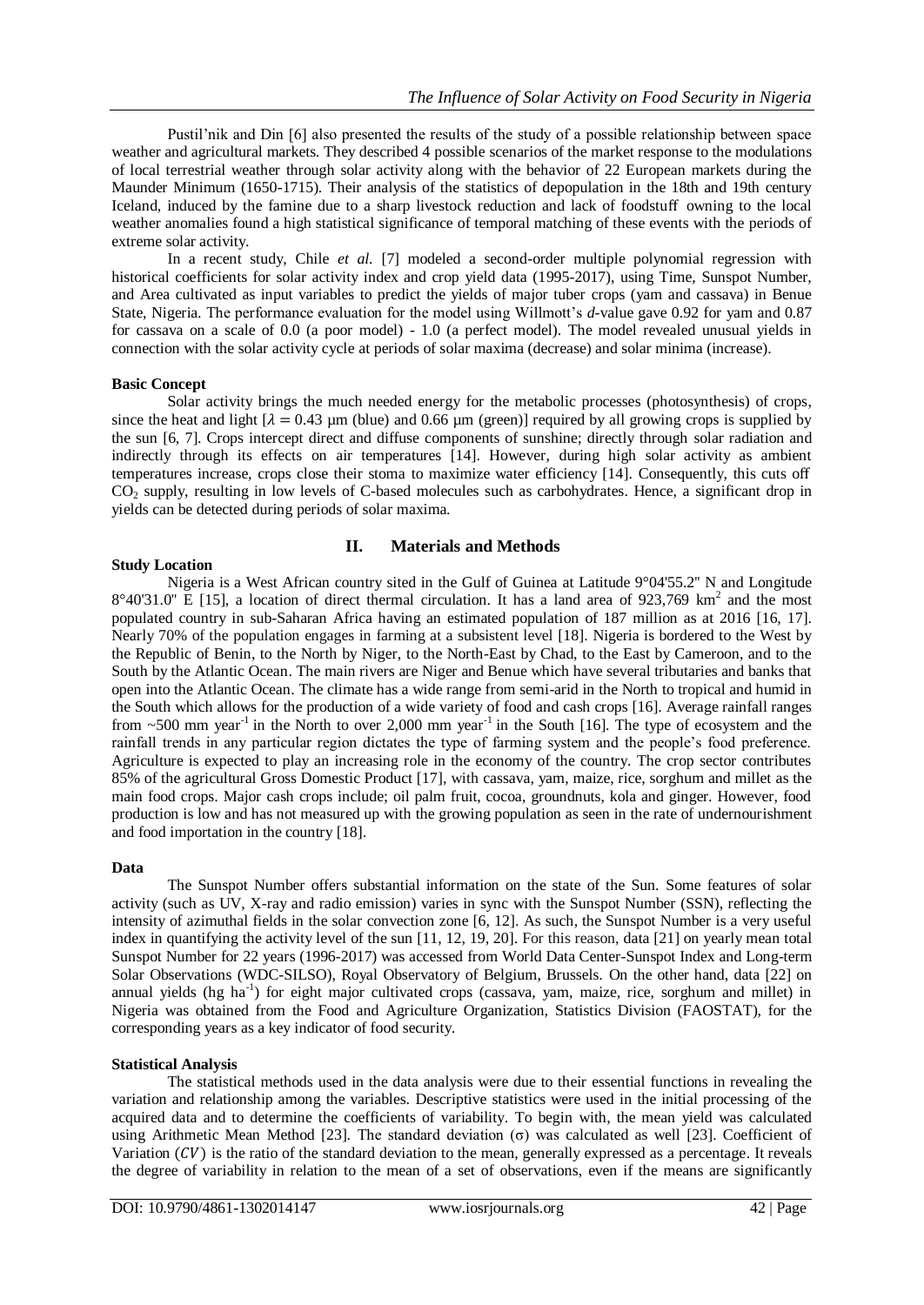different from each other. The higher the coefficient of variation, the greater the level of dispersion around the mean; it was computed using the technique reported by [23]. Subsequently, correlation and polynomial regression analyses were employed to establish the relationship as well as to show the impact of solar activity on the yields of crops. The Pearson's correlation coefficient  $r$  [23] was used. This numerical measure of correlation ranging from  $-1 \le r \ge 1$  [19, 24], measures the strength and direction of a linear relationship, while regression analysis describes how one variable affects the other in a given relationship. The link between an independent variable *x* and a dependent variable *y* is modeled as an  $n<sup>th</sup>$  degree polynomial in *x*. It is generalized [7] as

 $y = b_0 + b_1 x + \dots + b_k x^k + \epsilon$  (1) The polynomial regression model given in Eq.  $(1)$  can be expressed in terms of a design matrix  $X$ , a response vector  $\vec{v}$ , a parameter vector  $\vec{b}$  and a vector  $\vec{\epsilon}$  representing a random error term. Using pure matrix notation it is written as  $\vec{y} = X\vec{b} + \vec{\epsilon}$ . For a second-order polynomial in two variables we have

 $y = b_0 + b_1 x_1 + b_2 x_2 + \dots + b_k x_1^k + b_k x_2^k + \epsilon$  (2)

Thus, second-order polynomial in two variables with interactions is given as [7]

 $y = b_0 + b_1 x_1 + b_2 x_2 + b_3 x_1 x_2 + b_4 x_1^2 + b_5 x_2^2 + \epsilon$  (3)

Where;

 $b_0$  is the intercept

 $b_1$  and  $b_2$  are coefficients for the linear terms  $x_1$  and  $x_2$ 

 $b_3$  is the coefficient for the interaction term x

 $b_4$  and  $b_5$  are coefficients for the second-order terms  $x_1^2$  and  $x_2^2$ 

Polynomial regression allows for the interpretation of coefficients of distinct variables. Thus, inferences could be made regarding the impact of certain variables in yield estimation. The slope coefficients measure the change in the mean of the response variable  $y$  (crop yield) for a unit change in the explanatory variables. Eq. (3) was adopted and utilized in the context of this work with the explanatory variables:  $x_1$ , representing time and SSN accordingly. Polynomial regression analysis was carried out using Minitab to obtain coefficients for the parameters under consideration for each crop. The vector  $\vec{b}$  is usually estimated using least square estimation [7]

$$
\vec{b} = (X^T X)^{-1} X^T \vec{y} \tag{4}
$$

Although polynomial regression fits nonlinear data, statistically it is linear in the sense that the regression function  $E(y|x)$  is linear in the unknown parameters to be estimated. The analysis yielded parametric coefficients and these coefficients were inputted into the model (Eq. (3)) to generate predicted outputs for the crops. The predictions were compared with observational data and the model was validated using the technique (Willmott's *d-*value) described by [7].

# **III. Results and Discussion**

The results presented here are from computations based on observational data and those of the model. The values of the mean, standard deviation and coefficient of variation obtained using the crop yield data is presented in Appendix A: Table 1. The coefficient of variation which shows the relative deviation in yields among the different crops is highest for millet (30%) and lowest for sorghum (8%). This heterogeneity of coefficient of variation in the yields of the crops throughout the study period can be credited to various factors in addition to solar variability. Nonetheless, the influence of solar activity is evident as seen in the model results (Fig. 1). This could be attributed to the amplified effects of the sun owning to direct thermal circulation at the study location. The effect is most adverse as seen in the sharp decrease in yields of the crops during and around periods of solar maxima (2000, 2012 & 2014), and least at periods of solar minima (1996, 2008 & 2017) with corresponding increase in yields. The model employed aided in the understanding of the relationship between the explanatory variables and response variable. Sunspot number produced periodicities describing the annual variations in yields of the sample crops. It was found to have a negative influence (also see Appendix A: Table 2) on the yields of all the crops under investigation.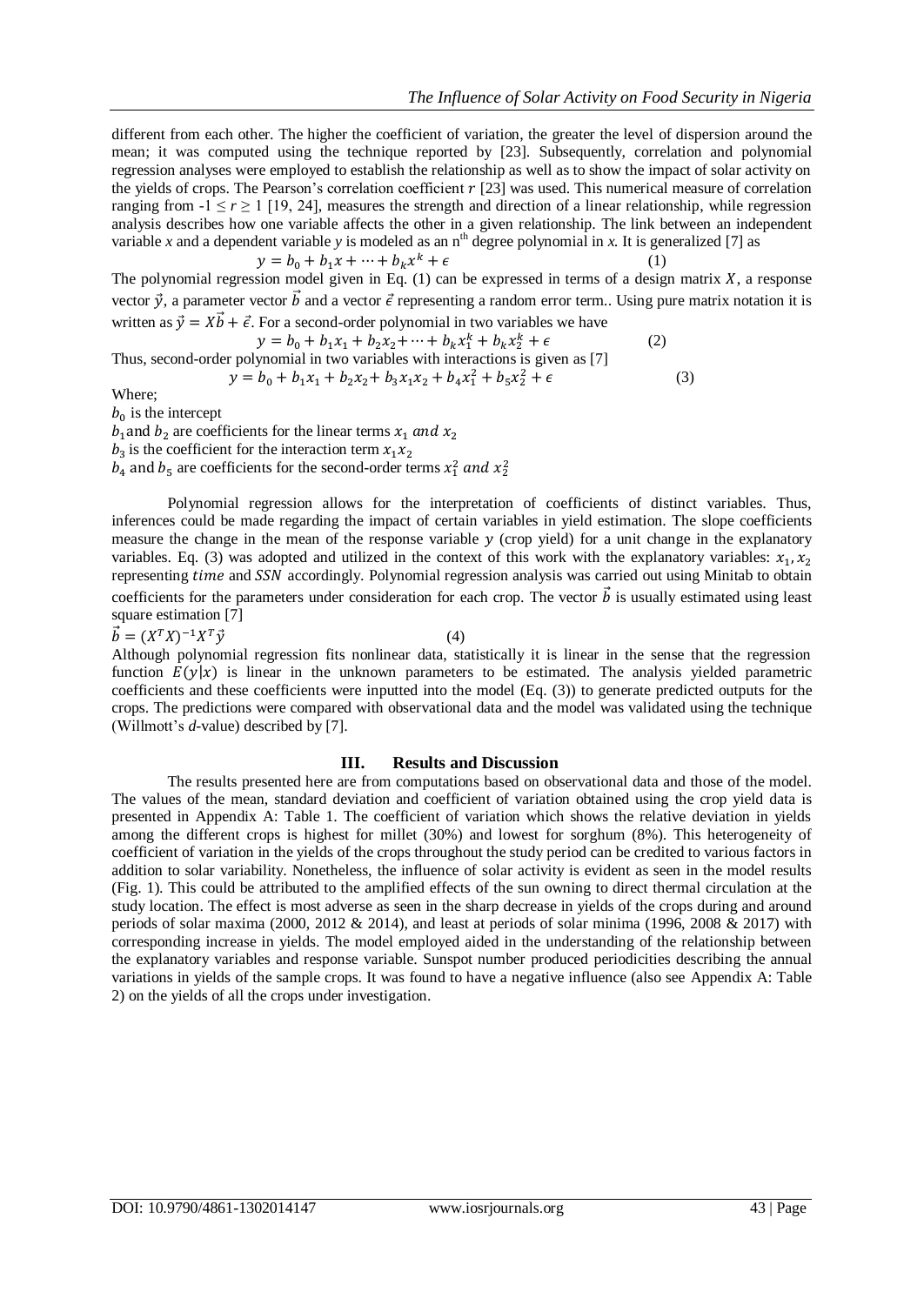

**Figure1:** Model results in comparison with the observational yield (hg ha<sup>-1</sup>) data for (a) cassava (b) yam (c) maize **(d)** rice **(e)** sorghum and **(f)** millet cultivated in Nigeria, showing responses to periods of solar minima and solar maxima.

The joint effect of sunspot number with time on the yields of the crops obtained from the coefficients of determination  $r^2$  is given in Appendix A: Table 3; the results revealed that the model accounted for 71% of variance in cassava yield, 66% of variance in yield of yam, 78% of variance in maize yield, 69% of variance in rice yield, 31% of variance in sorghum yield and 68% of yield variance for millet. The regression at 5% significance level ( $p < 0.05$ ) was statistically insignificant for sorghum yields only with the p-value of 0.27092. This suggests that the parameters under consideration jointly had little impact on the yields of sorghum and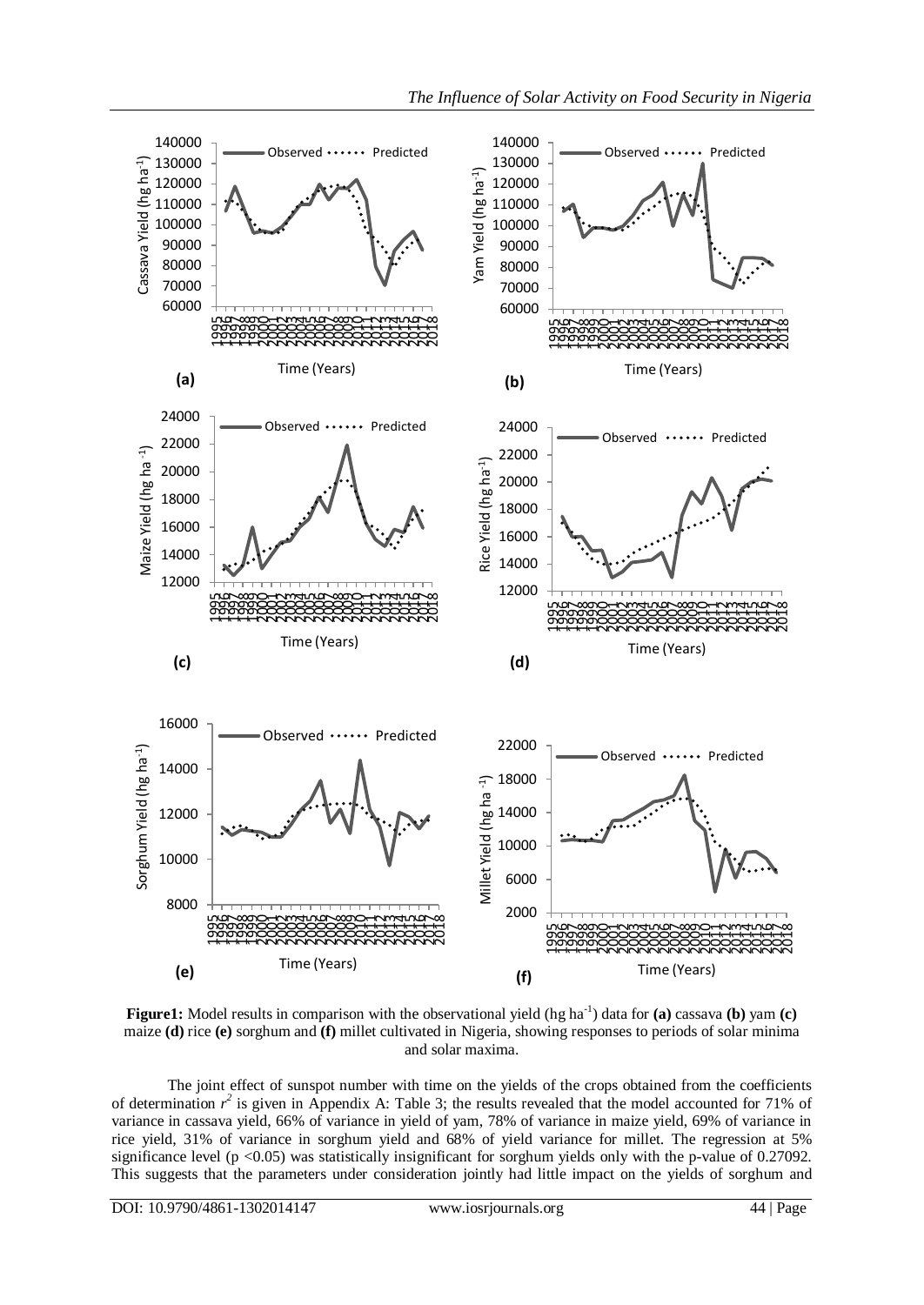could be attributed to non-solar factors such as insufficient farm inputs, genetic characteristics, pests and diseases etc. Interestingly, the regression was statistically significant ( $p$  <0.05) with p-values of 0.00063, 0.00202, 0.00009, 0.00110 and 0.00132 for the yields of cassava, yam, maize, rice and millet respectively, indicating a connection between the yields of the crops and sunspot number with time. Essentially, the parametric quantities jointly contributed immensely to their yields. The comparisons between the observed and predicted yields of the crops suggest a good agreement; this is evident as observed from the results of the index of agreement. The efficiency test for the model, on a scale of 0.0 - 1.0 for a poor model to a perfect model yielded value of 0.91, 0.89, 0.93, 0.90, 0.67, 0.90 for cassava, yam, maize, rice, sorghum and millet respectively. This study has illustrated the utility of comprehending and measuring the relationship (also see Appendix B) between solar activity and food security in Nigeria. Solar variability has been identified as a decisive factor in food security systems and the capacity to quantify this relationship can offer considerable information required for policies towards sustaining and improving agricultural yields.

## **IV. Conclusion**

The overall result obtained from this study suggests a negative influence of solar activity on food security in terms of food availability/stability in Nigeria. Low sunspot numbers led to increase in crop yields, while high sunspot numbers led to decrease in crop yields. Our result is in line with earlier reports by [7]. Longheld assumptions about food security must be re-evaluated since yields are not increasing fast enough to commensurate with demand in the country. The response to this will definitely include dry session farming with augmented yield growth. However, the knowledge of Solar-Terrestrial Interactions (STI) and its implications for crop yield in the study area is indispensible as it could aid in breaking the cause-and-effect chain between solar activity and food security.

**Acknowledgements:** The data retrieved for this work from WDC-SILSO and FAO are highly acknowledged. **Conflicts of Interest:** The authors declare no conflict of interest.

### **References**

- [1]. Yesuf, M.; Di Falco, S.; Deressa, T.; Ringler, C.; Kohlin, G. *The impact of climate change and adaptation on food production in low-income countries*: *Evidence from the Nile Basin, Ethopia,* International Food Policy Research Institute (IFPRI). IFPRI discussion paper. 2008, 828.
- [2]. IPCC. *Climate Change 2014: Impacts, Adaptation, and Vulnerability. Part A: Global and Sectoral Aspects. Contribution of working* Group II to the Fifth Assessment Report of the Intergovernmental Panel on Climate Change [Field, C.B.; Barros, V.R.; Dokken, D.J.; Mach, K.J.; Mastrandrea, M.D.; Bilir, T.E.; Chatterjee, M.; Ebi, K.L.; Estrada, Y.O.; Genova, R.C; Girma, B.; Kissel, E.S.; Levy, A.N.; MacCracken, S.; Mastrandrea, P.R.; White, L.L. (eds.)]. Cambridge, United Kingdom and New York, USA: Cambridge University Press. 2014, pp. 1132.
- [3]. McGuire, S.; FAO.; IFAD.; WFP. The State of Food Insecurity in the World 2015: Meeting the 2015 International Hunger Targets: Taking Stock of Uneven Progress. Rome: FAO. *Adv. Nutr.* **2015,** *6*(5), 623-624.
- [4]. Pustil'nik, L. A.; Din, G.Y. Influence of solar activity on the state of the wheat market in medieval Europe. *Sol. Phys.* **2004,** *223*(1), 335-356.
- [5]. Garnett, R.; Nirupama, N.; Haque, C.E.; Murty, T. S. Correlates of Canadian Prairie summer rainfall: implications for crop yields. *Climate Research.* **2006,** *32*(1), 25-33.
- [6]. Pustil'nik, L.A.; Din, G.Y. On Possible Influence of Space Weather on Agricultural Markets: Necessary Conditions and Probable Scenarios. *Astrophys. Bull.* **2013,** *68*(1), 1-18.
- [7]. Chile, C.A.; Ihongo, G.D.; Ikyo, B.A. Crop Yield Prediction Using Solar Activity. *IOSR Journal of Applied Physics* (*IOSR-JAP).* **2018,** *10*(6), 35-43.
- [8]. De Jager, C.; Usoskin, I.G. On possible drivers of sun-induced climate change. *J. Atmos. Sol. Terr. Phys.* **2006,** *68*(18), 2053-2060.
- [9]. Singh, S.; Shrivastava, D.; Lahauriya, S.; Mishra, A. Comparative study of solar cycles 22 to 24 in relation to solar output variability. *Natural Science*. **2012,** *4*(6), 349-354.
- [10]. Ihongo, G.D.; Wang C.H.T. The Relationship between Galactic Cosmic Rays and Solar Wind. *Proceedings of Science.* [PoS(ICRC2015)]. **2015,** 1-8.
- [11]. Hathaway, D.H. The Solar Cycle. *Living Rev. Sol. Phys*. **2015,** *12*(4), 1-87.
- [12]. Usoskin, I.G. A history of solar activity over millennia. *Living Rev. Sol. Phys*. **2017,** *14*(3), 1-97.
- [13]. Shaviv, N.J. The Spiral Structure of the Milky Way, Cosmic Rays, and Ice Age Epochs on Earth. *New Astronomy.* **2003,** *8*(1), 39- 77.
- [14]. Campillo, C.; Fortes, R.; Prieto, M.H. Solar Radiation Effect on Crop Production. In: E.B. Babatunde (ed.), *Solar Radiation.* 2012. ISBN: 978-953-51-0384-4, InTech. Available online: [http://www.intechopen.com/books/solar-radiation/solar-radiation-effect-on](http://www.intechopen.com/books/solar-radiation/solar-radiation-effect-on-crop-production)[crop-production](http://www.intechopen.com/books/solar-radiation/solar-radiation-effect-on-crop-production) (accessed on 12 October 2017).
- [15]. GEODATOS. Geographic coordinates of Nigeria. Available online[: https://www.geodatos.net/en/coordinates/nigeria](https://www.geodatos.net/en/coordinates/nigeria) (accessed on 14 October 2017).
- [16]. Merem, E.C.; Twumasi, Y.; Wesley, J.; Isokpehi, P.; Shenge, M.; Fageir, S.; Crisler, M.; Romorno, C.; Hines, A.; Hirse, G.; Ochai, S.; Leggett, S.; Nwagboso, E. Analyzing Water Management Issues Using GIS: The Case of Nigeria. *Geosci.* **2017,** *7*(1), 20-46.
- [17]. Merem, E.C., Twumasi, Y., Wesley, J., Isokpehi, P., Shenge, M., Fageir, S.; Crisler, M.; Romorno, C.; Hines, A.; Hirse, G.; Ochai, S.; Leggett, S.; Nwagboso, E. Assessing the Ecological Effects of Mining in West Africa: The Case of Nigeria. *Int. J. Min. Eng. Miner. Process.* **2017,** *6*(1), 1-19.
- [18]. FOS. Federal Office of Statistics. *Review of the Nigerian Economy.* FOS, Abuja. 2009, pp. 150.
- [19]. Utomo, Y.S. Correlation analysis of solar constant, solar activity and cosmic ray. *J. Phys.: Conf. Series.* **2017***, 817* 012045.
- [20]. Floyd, L.; Newmark, J.; Cook, J.; Herring, L.; McMullin, D. Solar EUV and UV spectral irradiances and solar indices, *J. Atmos. Sol. Terr. Phys.* **2005,** *67*(1-2), 3-15.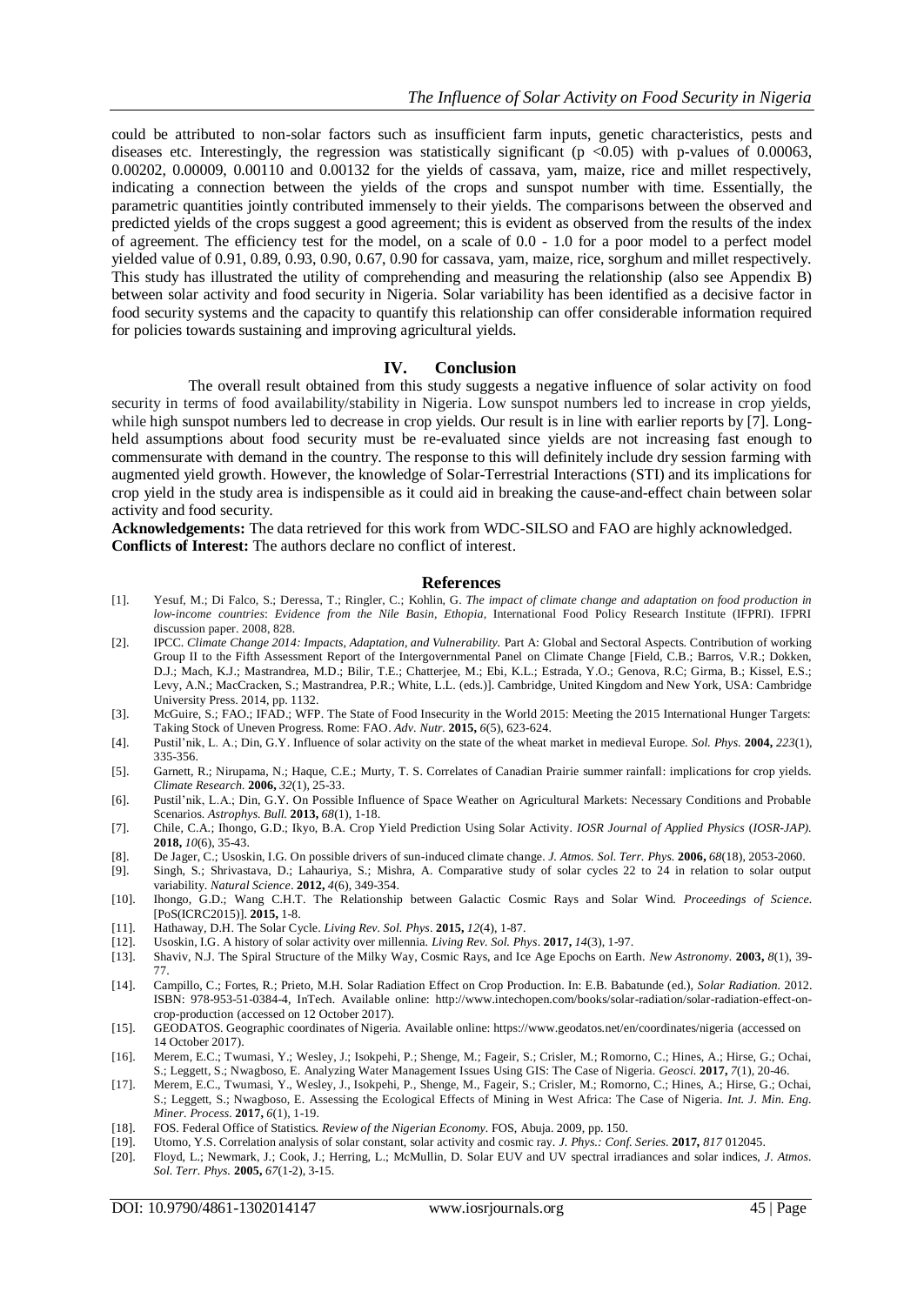- [21]. SILSO, *Sunspot Index and Long-term Solar Observations (SILSO*), institutional homepage, Royal Observatory of Belgium. Available online[: http://www.sidc.be/silso/datafiles#total](http://www.sidc.be/silso/datafiles#total) (accessed on 18 February 2018).
- [22]. FAOSTAT, *Food and Agriculture Organization Statistical Division (FAOSTAT),* database, United Nations, Rome, Italy. Available online: <http://www.fao.org/faostat/en/#data/QC> (accessed on 27 February 2018).
- [23]. Paul, D.; Sethi, L.N.; Deka, B.J.; Sarkar, S.; Kumar, A. Impact of climate change on yield of different crops grown in Cachar district of Assam, India. *Arch. Agr. Environ. Sci.* **2017,** *2*(4), 330-335.
- [24]. Dendakari, N. Reinhold, C. Correlation and Regression. *AJR.* **2005,** *185*(1), 3-18.

## **Appendices**

## **A) Tables**

Table 1: Descriptive statistics of the yield (crop) data

| Crop    | <b>Mean Yield</b><br>$(hg ha-1)$ | σ     | CV(%) |
|---------|----------------------------------|-------|-------|
| Cassava | 102779                           | 13866 | 13.49 |
| Yam     | 98215                            | 16258 | 16.55 |
| Maize   | 15937                            | 2274  | 14.27 |
| Rice    | 16686                            | 2578  | 15.45 |
| Sorghum | 11734                            | 945   | 8.05  |
| Millet  | 11447                            | 3431  | 29.97 |

| Table 2: Multiple correlation showing the nature of the relationship between the parameters |  |
|---------------------------------------------------------------------------------------------|--|
|---------------------------------------------------------------------------------------------|--|

|          | r          |  |
|----------|------------|--|
| Time     | <b>SSN</b> |  |
| $-0.378$ | $-0.501$   |  |
| $-0.496$ | $-0.311$   |  |
| 0.479    | $-0.533$   |  |
| 0.685    | $-0.370$   |  |
| 0.175    | $-0.403$   |  |
| $-0.373$ | $-0.217$   |  |
|          |            |  |

| Table 3: The joint effect of sunspot number with time on crops yield |  |  |  |  |  |  |
|----------------------------------------------------------------------|--|--|--|--|--|--|
|----------------------------------------------------------------------|--|--|--|--|--|--|

| Crop    | $r^2$ | p-value |
|---------|-------|---------|
| Cassava | 0.713 | 0.00063 |
| Yam     | 0.664 | 0.00202 |
| Maize   | 0.779 | 0.00009 |
| Rice    | 0.690 | 0.00110 |
| Sorghum | 0.307 | 0.27092 |
| Millet  | 0.683 | 0.00132 |

# **B) Established relationship based on polynomial regression analysis**

 $yield_{cassawa} = -555295369.159719 + 554238.590339307$ **t** +17305.0443722243 **SSN**-8.72608538956371  $t \times$ **SSN** - 138.265528401836  $t^2$  + 0.063741932916266 **SSN<sup>2</sup>** 

 $r^2 = 0.713$ , Adj.  $r^2 = 0.623$ ,  $d = 0.9101$ 

 $yield_{vam} = -656481062.21222 + 655413.902325001 t + 16260.8227867885$  SSN - 8.24993823754746  $t \times$ **SSN** - 163.557135476044  $t^2$  + 0.736257914658123 **SSN<sup>2</sup>** 

 $r^2 = 0.664$ , Adj.  $r^2 = 0.559$ ,  $d = 0.8881$ 

 $yield_{maize} = -121110672.292015 + 120483.049542651 t + 3510.66994381216$  SSN-1.77197434809846 **t SSN** 29.9597895811597 **t <sup>2</sup>** 0.123147995083572 **SSN<sup>2</sup>**

$$
r^2 = 0.779
$$
, Adj.  $r^2 = 0.709$ ,  $d = 0.9337$ 

 $yield_{rice} = 114416602.228228 - 114225.622190633$ **t** - 1911.97075099862 **SSN** + 0.948272351597039  $t \times$ **SSN** + 28.5126752844517  $t^2$  + 0.0193172758506156 **SSN<sup>2</sup>** 

*r 2* = 0.690, Adj*. r 2* = 0.594, *d =* 0.9003

 $yield_{sorghum} = -35029758.0940683 + 34890.6455770189 t + 1121.72955053401$  SSN-0.559048987688934 **t**  $\times$ **SSN**-8.68492769417756 **t**<sup>2</sup>-0.051138119824629 **SSN**<sup>2</sup>

 $r^2 = 0.307$ , Adj.  $r^2 = 0.090$ ,  $d = 0.6670$